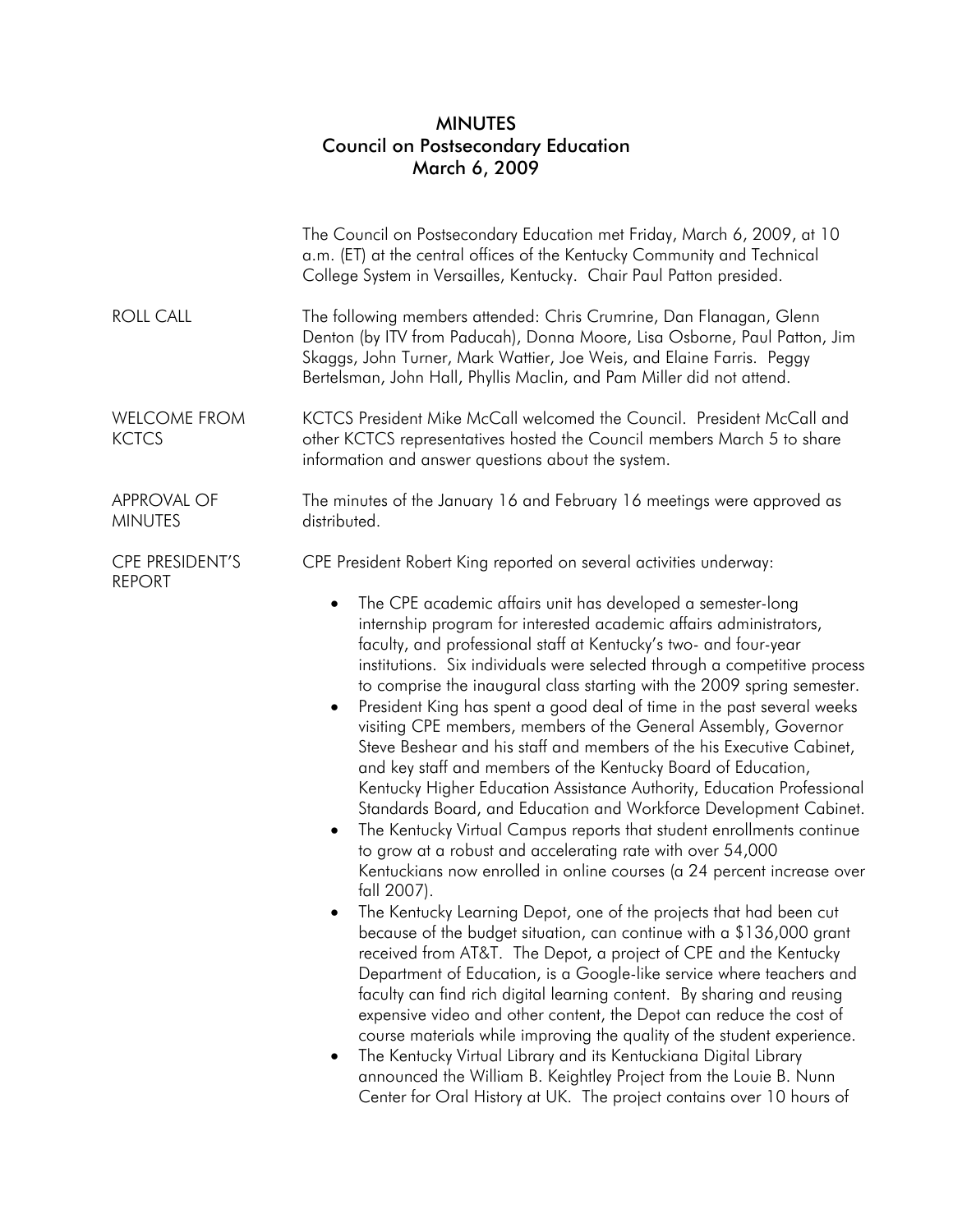searchable audio interviews with Bill Keightley about his life and experiences as the equipment manager for the UK men's basketball team.

- Project Graduate, the statewide collaboration with the campuses to recruit former students with 90 or more credit hours, has graduated its  $99<sup>th</sup>$  student. The program enrolled 434 students in the spring semester and at least 50 are expected to graduate in May. In addition, the college sports network is being used as another outreach to help recruit adults at all stages of their educational career to return to college to earn their degree. The initiative includes radio ads, signage, display advertising, and online advertising at five of Kentucky's campuses during the basketball season.
- The KnowHow2GoKy campaign has public service TV and radio ads running across the state through a partnership with the Kentucky Broadcasters Association. The ads encourage middle and high school students to take the tough classes they need to succeed in college.

COMMISSIONER OF EDUCATION REPORT Elaine Farris, interim commissioner of education, presented information on activities underway at the Kentucky Department of Education. KDE, CPE, and EPSB have been working collaboratively on a grant to expand or create a statewide P-16 longitudinal data system and have been informed by email that Kentucky will receive funding through the grant. The department is monitoring House Bill 508 and Senate Bill 1 being considered by the 2009 legislative session which address the accountability and assessment systems and require collaboration with CPE on standards and assessment. The search for the next commissioner of education is well underway; the goal is to select a new commissioner no later than July.

2009-10 TUITION AND MANDATORY FEES RECOMMENDATION: The staff recommended that the Council approve 2009-10 resident undergraduate tuition and mandatory fee ceilings that equate to maximum base rate increases of 3 percent for KCTCS, 4 percent for the comprehensive universities, and 5 percent for the research institutions, rounded to the nearest dollar. The staff also recommends that the 2009-10 nonresident undergraduate tuition and mandatory fee rate shall be at least two times the resident undergraduate rate.

President King reported that the Council staff used a collaborative and interactive process to develop its 2009-10 tuition and mandatory fee ceiling recommendation, which included data sharing and numerous discussions between the Council and institutional staffs, and dialogue between the Council president, student groups, and executive and legislative leadership. Based on feedback received from multiple stakeholders and a balance of the fundamental objectives of the Council's tuition policy, there is a general sentiment that, during this extraordinarily difficult economic time, increases in resident undergraduate tuition rates should be moderated and significantly below their historical rates of increase over the past decade. For Kentucky students and families, particularly from low and moderate incomes, it is projected that significant increases in Pell grants and expanded postsecondary education tax credits from the recently enacted federal stimulus package will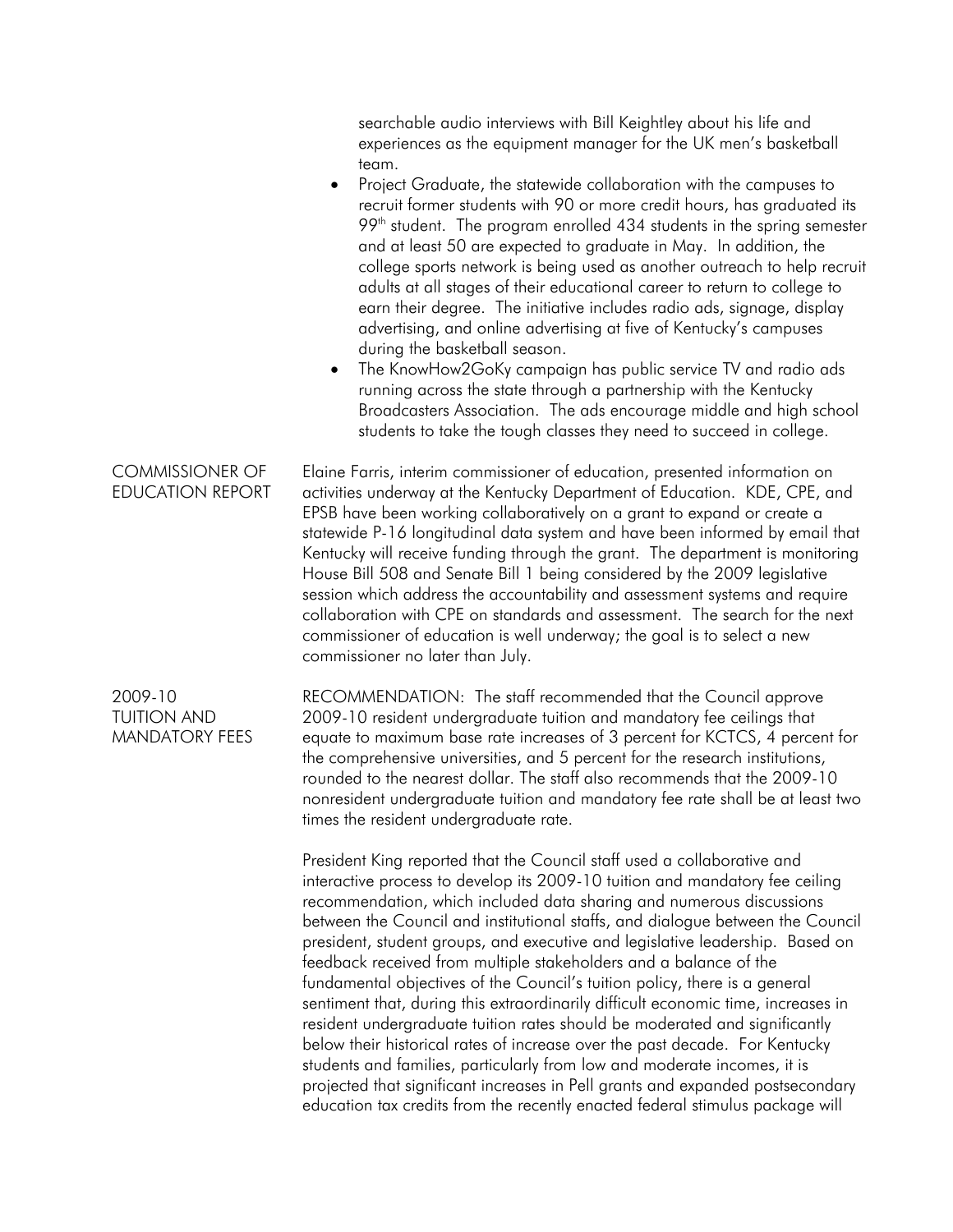|                                        | offset a portion of these increases over the next year.                                                                                                                                                                                                                                                                                                                                                                                                                                                                                                                                                                                                                                                                                                                                                                                                                                                                                                                                   |
|----------------------------------------|-------------------------------------------------------------------------------------------------------------------------------------------------------------------------------------------------------------------------------------------------------------------------------------------------------------------------------------------------------------------------------------------------------------------------------------------------------------------------------------------------------------------------------------------------------------------------------------------------------------------------------------------------------------------------------------------------------------------------------------------------------------------------------------------------------------------------------------------------------------------------------------------------------------------------------------------------------------------------------------------|
|                                        | The staff provided an analysis of need and merit-based aid for full-time, in-<br>state students for the 2007-08 academic year. The analysis showed that grants<br>and scholarships covered the full cost of tuition, fees, and books for most full-<br>time, in-state students in the lowest income categories. Even students in the<br>highest income categories received significant support through KEES and<br>institutional aid.                                                                                                                                                                                                                                                                                                                                                                                                                                                                                                                                                     |
|                                        | MOTION: Mr. Wattier moved that the recommendation be approved. The<br>motion was seconded by Ms. Osborne.                                                                                                                                                                                                                                                                                                                                                                                                                                                                                                                                                                                                                                                                                                                                                                                                                                                                                 |
|                                        | VOTE: The motion passed.                                                                                                                                                                                                                                                                                                                                                                                                                                                                                                                                                                                                                                                                                                                                                                                                                                                                                                                                                                  |
| NKU 2009-10<br><b>TUITION AND FEES</b> | RECOMMENDATION: The staff recommended that the Council approve<br>Northern Kentucky University's full schedule of tuition and mandatory fees,<br>including an exception to the nonresident undergraduate rate which was set at<br>1.9 times the resident rate, necessary to remain competitive with Ohio<br>institutions.                                                                                                                                                                                                                                                                                                                                                                                                                                                                                                                                                                                                                                                                 |
|                                        | The NKU recommendation complied with the recommended resident<br>undergraduate rate ceiling for a comprehensive university, and the requested<br>exceptions to the nonresident floor rate are in line with those approved by the<br>Council last year.                                                                                                                                                                                                                                                                                                                                                                                                                                                                                                                                                                                                                                                                                                                                    |
|                                        | MOTION: Mr. Weis moved that the full set of rates for NKU be approved.<br>Mr. Crumrine seconded the motion.                                                                                                                                                                                                                                                                                                                                                                                                                                                                                                                                                                                                                                                                                                                                                                                                                                                                               |
|                                        | VOTE: The motion passed.                                                                                                                                                                                                                                                                                                                                                                                                                                                                                                                                                                                                                                                                                                                                                                                                                                                                                                                                                                  |
|                                        | The Council will take final action on the full schedule of tuition rates for all<br>remaining public institutions, including graduate and first-professional rates, at<br>its May 22 meeting.                                                                                                                                                                                                                                                                                                                                                                                                                                                                                                                                                                                                                                                                                                                                                                                             |
| <b>BUDGET UPDATE</b>                   | The Council staff provided an update on the CPE and the institutional fiscal<br>year 2009 budget.                                                                                                                                                                                                                                                                                                                                                                                                                                                                                                                                                                                                                                                                                                                                                                                                                                                                                         |
|                                        | In early February 2009, the Kentucky General Assembly passed a revised<br>budget bill for FY09 and a bill which provides additional General Fund<br>revenue to help balance the FY09 budget, primarily in the form of a 30 cent<br>increase in the cigarette tax and a new 6 percent retail sales tax on beverage<br>alcohol. It is anticipated that the Governor will execute a budget reduction<br>order to finalize the additional mid-year FY09 cuts in the near future. For<br>postsecondary education, the Governor's plan includes an additional 2 percent<br>budget cut for the public institutions of approximately \$20.5 million. With this<br>third round of cuts, the net General Fund appropriation for Kentucky's public<br>postsecondary education institutions will total \$1.006 billion, or approximately<br>\$78 million (-7.2 percent) below its original FY08 base support of \$1.084<br>billion. In addition, as originally proposed, the Governor's mid-year FY09 |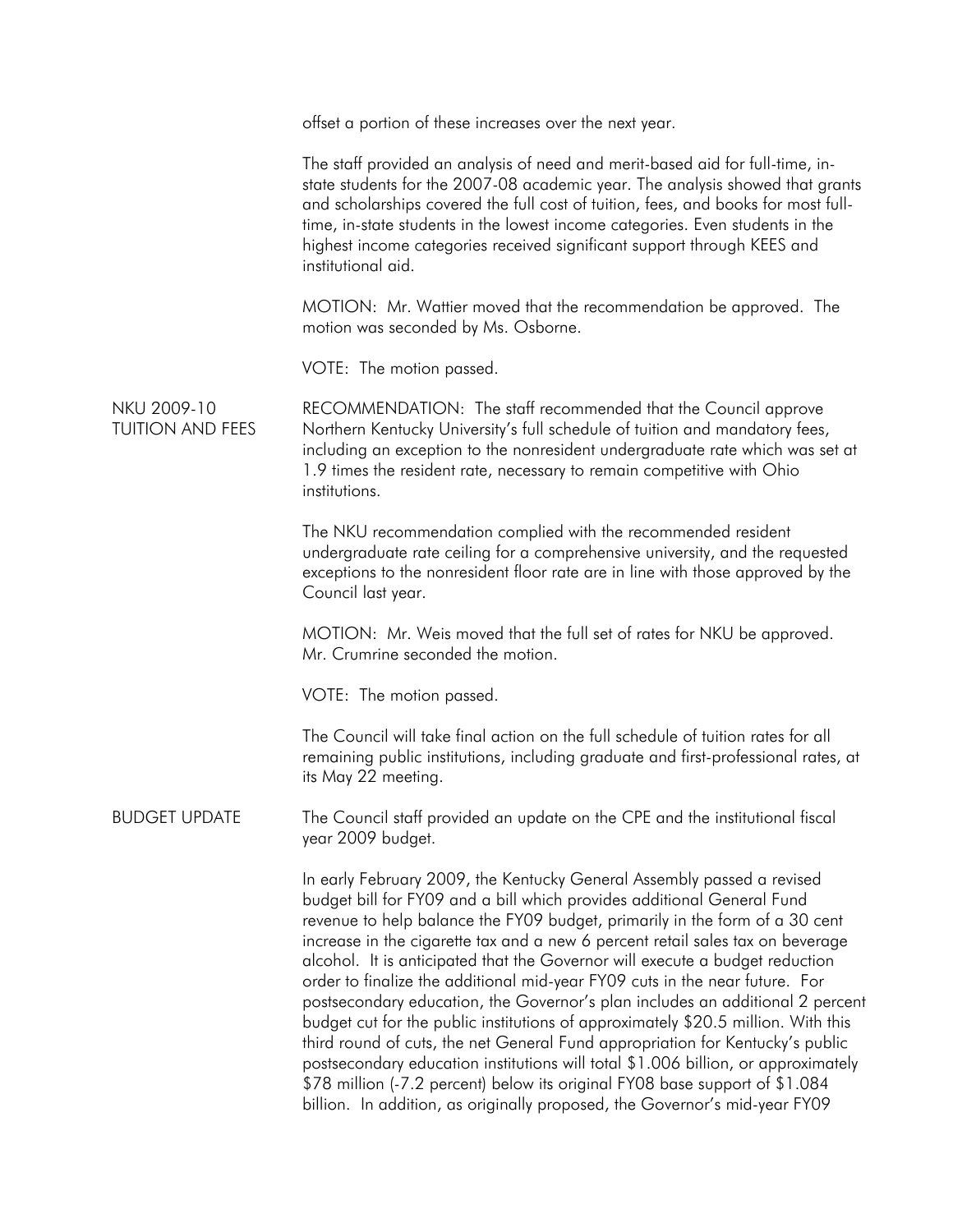budget reduction plan includes an additional 4 percent cut to the Council's General Fund supported programs. This will be CPE's fourth round of budget cuts in the last 18 months. An additional 4 percent cut to CPE operations in 2008-09 would total \$2.1 million and would place the Council's General Fund budget at \$50.5 million, or approximately 17 percent below its original budget of \$61.1 million in 2007-08. Approximately 16 percent of the Council's General Fund budget is spent on CPE operations and administration, whereas 84 percent is used to support statewide initiatives in instruction, educational and academic support, and research and economic development. Upon execution of the Governor's order, Council staff will initiate its planned reduction.

Looking ahead, the fiscal and budget environment for FY10 appears even worse than FY09 in terms of an additional massive projected budget shortfall combined with prolonged economic decline. The recently passed federal stimulus package should provide some one-time relief to a number of areas of state government, including \$533 million in education funds divided between K-12 and postsecondary education. However, it is initially anticipated that these funds will be used to maintain current operations in the face of future budget cuts in 2010 and possibly 2011 depending on the state of the economy.

- FEDERAL ECONOMIC STIMULUS PACKAGE It was reported that Kentucky's higher education and adult education system has the opportunity to benefit in a number of ways from the recent federal stimulus package. While Council staff is still reviewing details to determine the impact and awaiting additional information, funding levels for public colleges and universities could be restored to FY08 levels. Additionally, Kentucky will have the opportunity to compete for federal research grants from agencies such as the National Institute of Health and the National Science Foundation. Students in the lowest to moderate income levels will see increases in Pell grants and expanded higher education tax credits from the recently enacted stimulus package. The maximum Pell award for 2008-09 is \$4,731, and it will increase to \$5,350 in 2009 and \$5,550 in 2010. It was pointed out that the stimulus money is temporary, one-time funding.
- LEGISLATIVE UPDATE An updated chart listing bills passed by the 2009 General Assembly related to postsecondary education was distributed for information.

GEAR UP KENTUCKY REPORT A progress report was provided on the federal GEAR UP Kentucky grant. Funded by the U.S. Department of Education, the program seeks to improve college readiness and enrollment through support services for middle and high schools that serve large populations of low-income students. Data provided demonstrated that test scores are improving among GEAR UP students. Information also was provided on the eMentor4APurpose program where trained college students at Eastern Kentucky University interact with middle school students online through a secure, web-based platform to establish a trusting, nurturing, positive relationship between the mentor and a young person.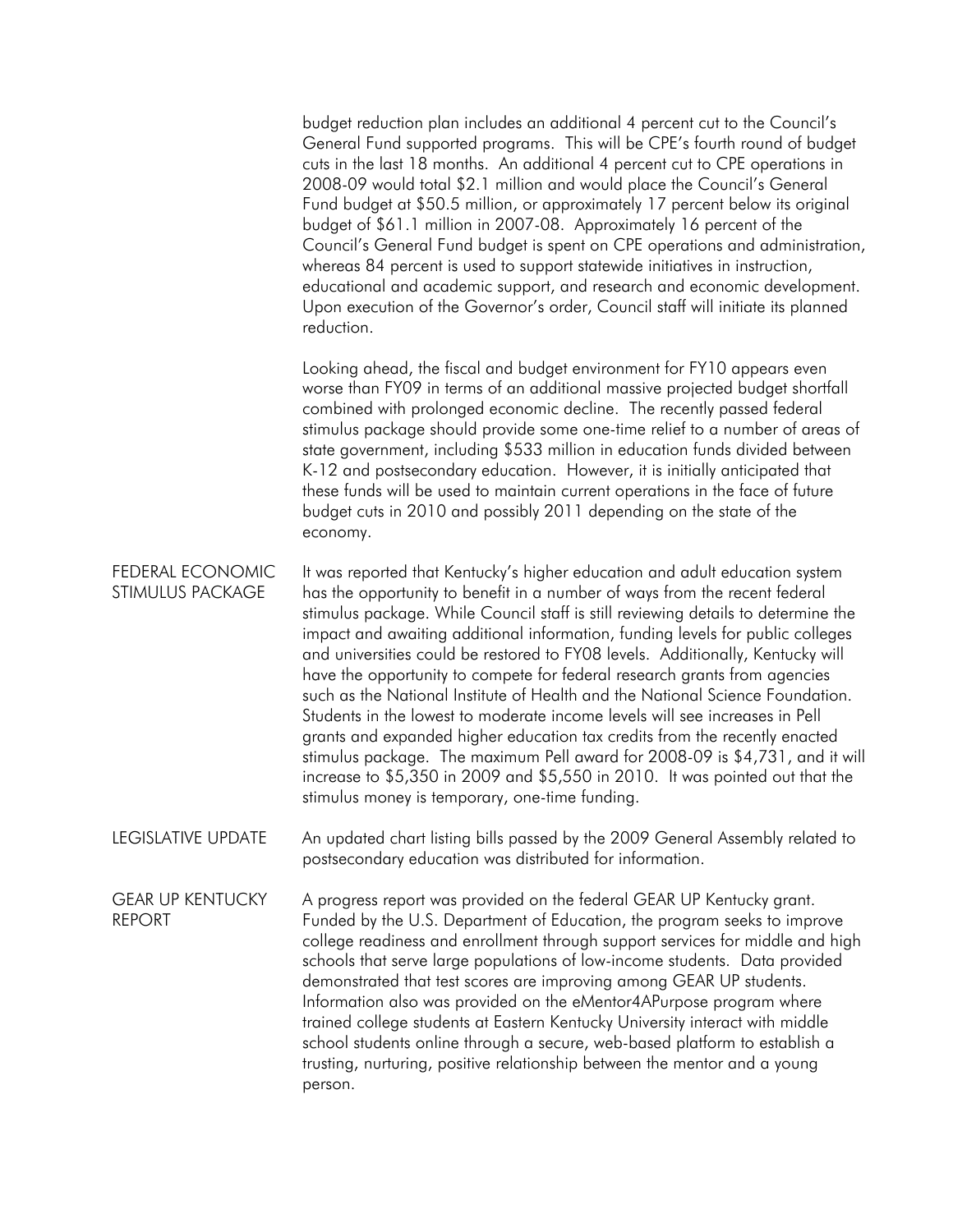## SEAMLESS TRANSFER ARTICULATION AGREEMENT FOR ED.D. PROGRAMS

RECOMMENDATION: The staff recommended that the Council approve the seamless transfer articulation agreement among EKU, NKU, and WKU for the Ed.D. in educational leadership.

At its February 2008 meeting, the Council approved the establishment of Ed.D. programs in educational leadership at these institutions. The Council's approval included four criteria, including the submission of a report outlining the details of the seamless transfer articulation agreements among the universities. The agenda materials included detailed information with regard to coursework for the three programs and how that coursework will transfer among institutions, as well as a detailed outline of the collaborative nature of these programs which demonstrates the universities' commitment to working together to meet the Commonwealth's needs in the area of educational leadership.

MOTION: Ms. Osborne moved that the recommendation be approved. Mr. Weis seconded the motion.

VOTE: The motion passed.

KENTUCKY ADULT LEARNER INITIATIVE With a \$500,000 grant from the Lumina Foundation for Education, the Council has worked with postsecondary institutions and other partners to create a policy framework that addresses both state- and institution-level policies to support adult learners. In order to attract, retain, and graduate more adult learners, three policy groups were formed to address issues important to adult students: flexible academic programming, credit for prior learning, and financial aid. The recommendations from each of the groups were incorporated into a document entitled *Helping Adults Succeed in Postsecondary Education: A Policy Framework* and address three major barriers for adult learners: access, affordability, and aspiration. The Council will be asked to accept the report and recommendations at its May meeting.

GED TOP SCORE AWARDS The Council recognized two GED graduates who tied with the highest GED test score in Kentucky. Sarah Myers of California in northern Kentucky and Heather Thieneman of Taylorsville both earned a total score of 3890 out of a possible 4000. Kentucky's GED test centers administered tests to nearly 13,000 examinees in 2008 and more than 10,000 had passing scores.

CEO REPORT Phyllis Maclin, chair of the Committee on Equal Opportunities, appointed two workgroups to implement the diversity planning process. The first workgroup will be chaired by Council member Lisa Osborne, and it will ensure that the plan framework is within legal parameters. CEO member Charles Whitehead will chair the second workgroup which will deal with policy issues.

CPE 2010-16 CAPITAL IMPROVEMENTS PLAN The Council is required by statute to submit a capital improvements plan to the Capital Planning Advisory Board by April 15, 2009. The plan is a snapshot of the agency's vision of its capital needs over the six-year period 2010-16. The Council staff has begun development of the plan and will keep the Council informed.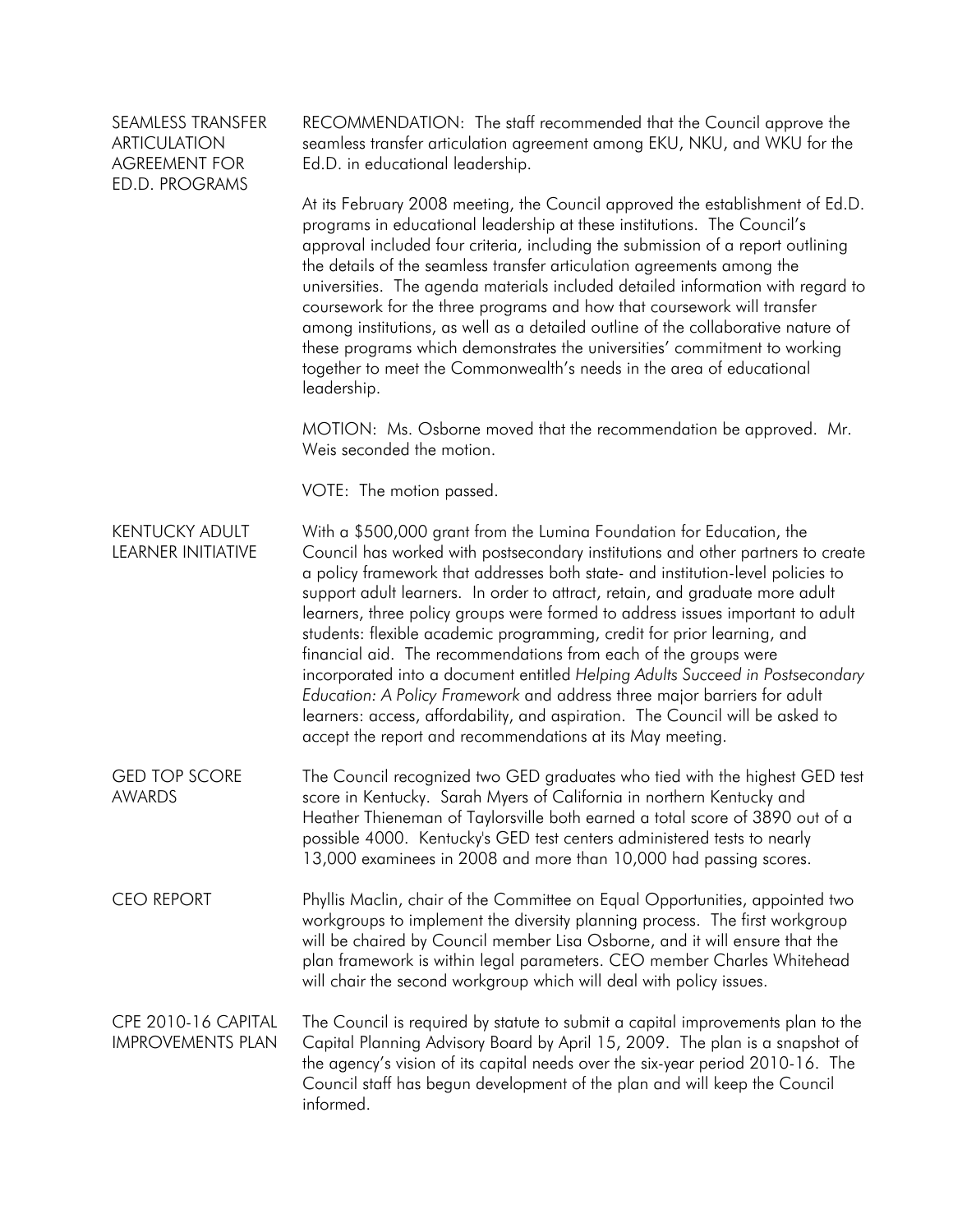| <b>CPE COMMITTEE</b><br><b>ASSIGNMENTS</b> | Chair Patton announced the following committee appointments:                                                                                                                                                                                      |
|--------------------------------------------|---------------------------------------------------------------------------------------------------------------------------------------------------------------------------------------------------------------------------------------------------|
|                                            | Executive Committee-Governor Patton and Dan Flanagan will serve as<br>$\bullet$<br>chair and vice chair joined by members Glenn Denton, Lisa Osborne, and<br>Jim Skaggs.                                                                          |
|                                            | President Evaluation Committee-Donna Moore, John Turner, and Joe<br>$\bullet$<br>Weis.                                                                                                                                                            |
|                                            | Budget Development Work Group-Dan Flanagan as chair with members<br>Chris Crumrine, Glenn Denton, and Pam Miller.                                                                                                                                 |
|                                            | Distance Learning Advisory Committee-Donna Moore.<br>$\bullet$<br>Kentucky Agricultural Council-Dan Flanagan has been appointed to the<br>Committee on Rural Communities: Quality of Life, Conservation, and<br>Community Leadership Development. |
| <b>REPORTS FROM</b><br><b>INSTITUTIONS</b> | Chair Patton called attention to the reports from the institutions which were<br>included in the agenda materials.                                                                                                                                |
| CPE MEMBER WEB SITE                        | President King announced that the Council staff is developing a mechanism to<br>communicate electronically with the Council members.                                                                                                              |
| NEXT MEETING                               | The next Council meeting is May 21 and 22 at Murray State University. The<br>Council will meet in retreat at Barren River Lake State Resort Park<br>May 4 and 5.                                                                                  |
| ADJOURNMENT                                | The meeting adjourned at 12:40 p.m.                                                                                                                                                                                                               |

\* \* \* \* \* \* \* \* \*

MARCH 6 CPE MEMBER WORK The Council met March 6, 2009, at 8:30 a.m. for a work session prior to the regular meeting. These topics were discussed:

SESSION

- Tenure Mr. Wattier said that the traditional argument for tenure is the protection of academic freedom. The KRS statutes state that employment practices and policies, tenure, and promotion are the responsibility of the boards of regents of the various universities. He said that the Council might be connected to tenure through its authority to approve and eliminate programs. Dr. McCall commented that tenure is a very complicated process and is declining to be offered around the country. He said that KCTCS has been using continuing contracts at KCTCS since 2004, which give the faculty the same opportunities through different lengths of service through a contract.
- Council committee structure The Council members expressed a desire to refocus their work around the fundamental elements of House Bill 1. They will discuss their committee structure further at their May retreat.
- Transfer President McCall discussed issues surrounding transfer from a